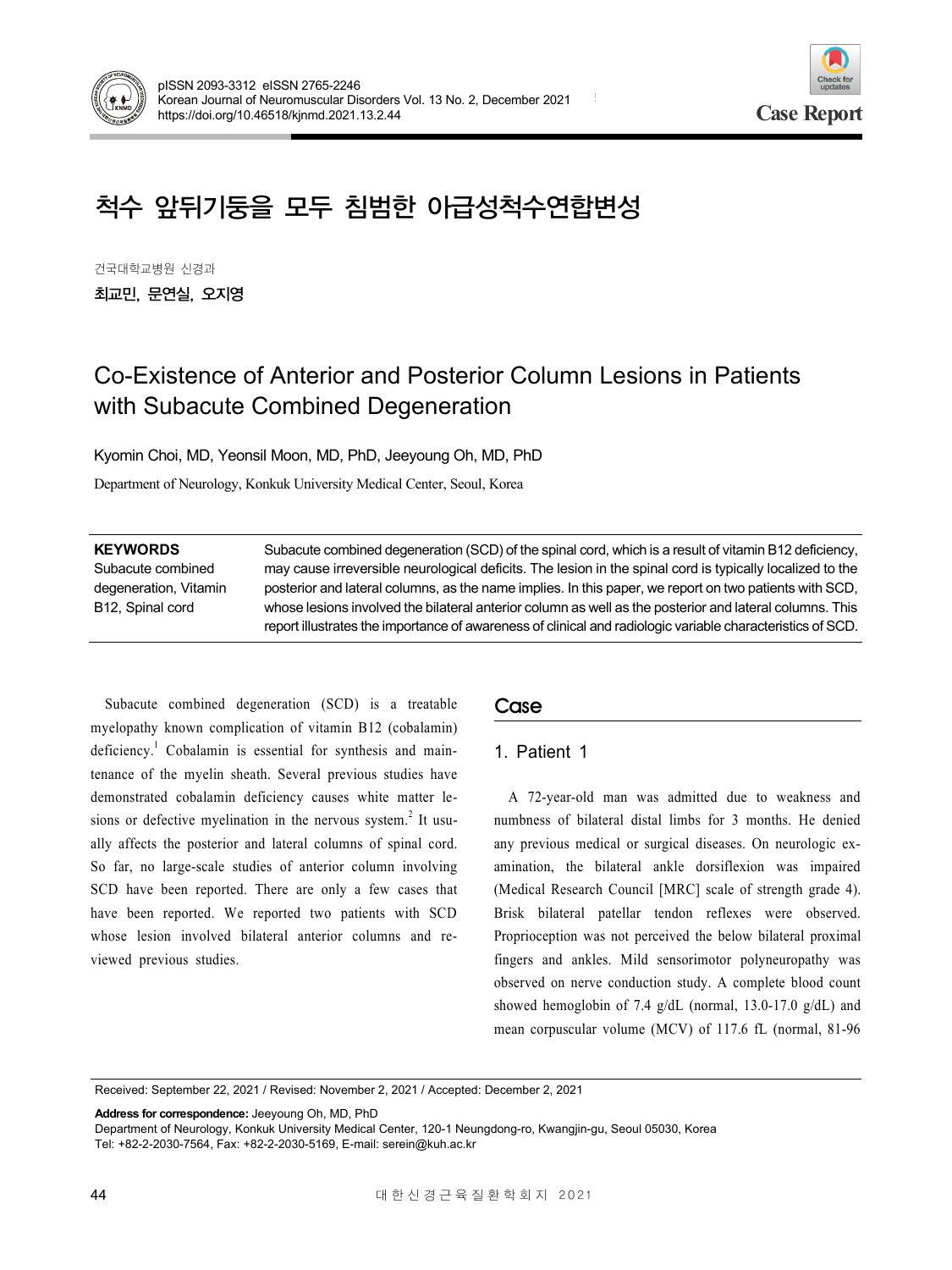fL). The screening test results for syphilis and human immunodeficiency virus (HIV) were negative. Vitamin B12 level was decreased to 32.02 pg/mL (normal, 197-894 pg/mL) and homocysteine level was elevated above 50 μmol/L (normal, 5.9-16 μmol/L). The bone marrow biopsy confirmed pernicious anemia. T2-weighted magnetic resonance imaging (MRI) of the spine revealed high signal intensity lesion in the posterior and lateral columns along the cervical cord (Fig. 1A), aconsistent finding in the SCD. Also, focal signal changes were noted in the bilateral anterior columns (Fig. 1B). No significant abnormal finding was observed on gastroscopy. Scheduled intramuscular injection of mecobalamin (1 mg/day of intramuscularly for a week, followed by 1 mg/week for 4 weeks and then maintenance treatment at 1 mg/month) was performed. He began walking without assistance within a month, and abnormal signal intensity was reduced in the 2 months follow up MRI scan. His distressing tingling sensation and weakness was disappeared after 18 months of treatment.

#### 2. Patient 2

A 61-year-old man was admitted due to gait difficulty. He had complained about intermittent numbness and a tingling sense of distal limbs 10 years ago. A month before admission, he became unable to walk without a cane. He had a history of heavy alcohol drinking for 12 years. A neurologic examination demonstrated weakness of bilateral ankle dorsiflexion (MRC scale of strength grade 4) and finger flexion (MRC scale of strength grade 4). Vibration sense was bilaterally decreased below the bilateral wrists and iliac crests. Deep tendon reflexes were brisk. On neuropsychiatric test, he presented decreased function on visuospatial and language memory. Hemoglobin was 10.3 g/dL, and MCV was 109.8 fL Antibody to intrinsic factor and anti-parietal cell were negative. The screening test results for syphilis and HIV were negative, and the blood copper concentration was normal at 116.1 μg/dL. Serum vitamin B12 level was 40.87 pg/mL and homocysteine level increased above 50 μmol/L. T2-weighted MRI of the spinal cord depicted increased signal intensity within bilateral anterior, posterior, and lateral columns of cervicothoracic spinal cord (Fig. 1C, D). SCD and macrocytic anemia caused by alcohol abuse was diagnosed and cessation of alcohol drinking and scheduled mecobalamin injection (1 mg/day of intramuscularly for 1 week, followed by 1 mg/week for 4 weeks and then maintenance treatment at 1 mg/month) has been started. The tingling sensation was improved within the 2 months, but weakness of the legs has persisted during the 23 months of treatment period.

#### **Discussion**

The posterior and lateral columns of the spinal cord are the most common sites of involvement in SCD. The reason that specific tracts are preferentially involved in SCD is not clearly known. By the pathologic studies, deficiency of vitamin B12 leads to the formation of intramyelinic vacuoles in the spinal cord, making the myelin lamellae separated. The changes begin in the posterior columns of the cervicothoracic spinal cord and spread longitudinally and transversely.<sup>3</sup> This might explain that signal change on MRI is more commonly



Figure 1. Magnetic resonance imaging images of the spinal cord lesions in two patients. Patient 1, T2-weighted imaging (T2WI) sagittal image of high-signal intensity lesion extends from C4 to C5 (A, arrows), T2WI axial image of bilateral anterior, lateral, and posterior column lesions at C5 level (B, arrowheads); patient 2, T2WI sagittal image of high-signal intensity lesion extends from C5 to C6 (C, arrows), T2WI axial image of bilateral anterior, lateral, and posterior column lesions at T3 level (D, arrowheads).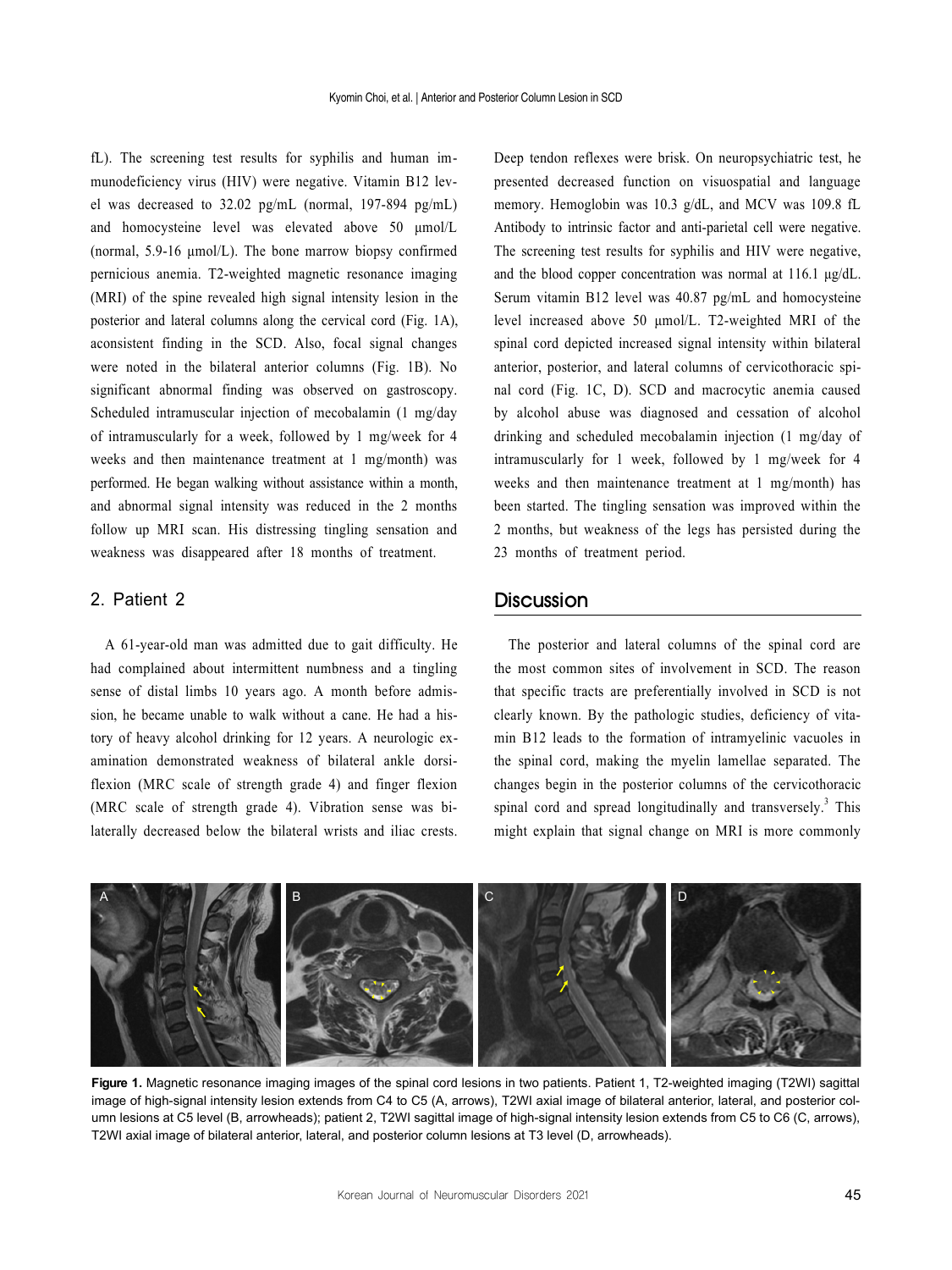|                                   | Patient <sup>-</sup>                      | Patient 2                | Wu et al." (2020)                          |                        | Paliwal et al. ? (2009) Puntambekar et al. º (2009) Karantanas et al. ' (2000 |                        |
|-----------------------------------|-------------------------------------------|--------------------------|--------------------------------------------|------------------------|-------------------------------------------------------------------------------|------------------------|
| ě                                 | Male                                      | Male                     | Female                                     | Female                 | Female                                                                        | Male                   |
| nset age (years)                  |                                           | 67                       | 42                                         | 8                      | 42                                                                            | 61                     |
| ey clinical feature               | Spastic ataxic                            | Gait difficulty, spastic | Spastic ataxic                             | Spastic ataxic         | Numbness and weakness Gait difficulty, apathy,                                |                        |
|                                   | paraparesis,                              | ataxic quadriparesis,    | quadriparesis,                             | quadriparesis          | on distal lower limbs,                                                        | irritability           |
|                                   | hypoesthesia on distal                    | hypoesthesia on distal   | symmetric                                  |                        | urinary incontinence,                                                         |                        |
|                                   | limbs                                     | limbs, memory loss       | bilateral distal limbs<br>hypoesthesia of  |                        | memory loss                                                                   |                        |
| Related comorbidity               | Pernicious anemia                         | Alcohol abuse            | Pernicious anemia                          | Vegeterian             | Pernicious anemia                                                             | Gastrectomy            |
|                                   | lagnetic resonance Anterior, lateral, and | Anterior, lateral, and   | anterior and lateral                       | Anterior, lateral, and | Anterior and posterior                                                        | Anterior and posterior |
| imaging                           | posterior columns                         | posterior columns        | columns lesions on                         | posterior columns      | columns lesions on                                                            | columns lesions on     |
|                                   | lesions on                                | lesions on               | cervicothoracic spinal                     | lesions on             | cervicothoracic spinal                                                        | thoracic spinal cord   |
|                                   | cervicothoracic spinal                    | cervicothoracic spinal   | cord                                       | cervicothoracic spinal | cord                                                                          |                        |
|                                   | cord                                      | cord                     |                                            | cord                   |                                                                               |                        |
| erum vitamin B12<br>level (pg/mL) | 32.02                                     | 40.87                    | SO                                         | Ŗ8                     | 150                                                                           | 65                     |
| reatment period                   | 18 months                                 | 23 months                | month                                      | 6 months               | 12 days                                                                       | 9 months               |
| reatment outcome                  | Complete recovery                         | Improved, weakness       | Much improved, mild gait Complete recovery |                        | Much improved, mild distal Complete recovery                                  |                        |
|                                   |                                           | remained                 | disability remained                        |                        | weakness remained                                                             |                        |
|                                   |                                           |                          |                                            |                        |                                                                               |                        |

able 1. Comparison of SCD patients with anterior column of spinal cord on previous reports

 $\sim$ 

observed in the posterior column than in the lateral column.

We summarized previous studies that have reported rare anterior column affected patients with SCD (Table 1). Most studies reported that co-existence of lesions in anterior and lateral and/or posterior columns of cervicothoracic spinal cord like our study.<sup>4-6</sup> Only one case was described to involve the anterior and posterior column of the lower spinal cord level, very unusual level in  $SCD$ .<sup>7</sup> The pattern of pathologic progress suggests that the anterior column involvement might mean longer disease duration and a more severe state. But the relationship among the extent of the MRI lesion, severity of the deficits, and the prognosis is uncertain. Some authors have suggested that MRI change represents early stage of SCD, so potentially reversible state of the disease.<sup>8</sup> Others have argued that MRI might have a clinical role in monitoring the efficacy of treatment.<sup>9</sup>

The above two patients had a different cause of SCD and a different outcome on mecobalamin treatment. On a previous study pernicious anemia may be related to a poor outcome.<sup>9</sup> Nevertheless in our report, patient 1 with pernicious anemia achieved complete recovery whereas the patient 2 who had been showing less severe anemia on initial evaluation, also presented poor recovery. The previous studies of anterior column SCD patients related to pernicious anemia also reported rapid recovery.<sup>4-6</sup> There is no certain study organizing the contributing factor of treatment outcome in SCD patients. In our assumption, the poor outcome of patient 2 might be related to a synergetic effect of metabolic blockade of vitamin and direct neurotoxicity caused by chronic alcohol exposure. Alcohol-related pathology is not limited to the spinal cord. Especially cortical degeneration due to alcohol abuse would be presenting the memory loss and behavioral change.<sup>2</sup> Patient 2 showed cognitive dysfunction on initial evaluation. Puntambekar et al. $<sup>6</sup>$  and Karantanas et al. $<sup>7</sup>$  also re-</sup></sup> ported cortical and autonomic dysfunctions in patients with SCD, but each patient has different etiologies not related to alcohol abuse. Further evaluation of cerebral and autonomic dysfunctions in SCD patients will be needed for comprehensive treatment.

We reviewed patients with anterior column involved SCD and reviewed previous studies. In our opinion, anterior column can be involved in SCD, but more radiological studies should be performed to elucidate its clinical implication.